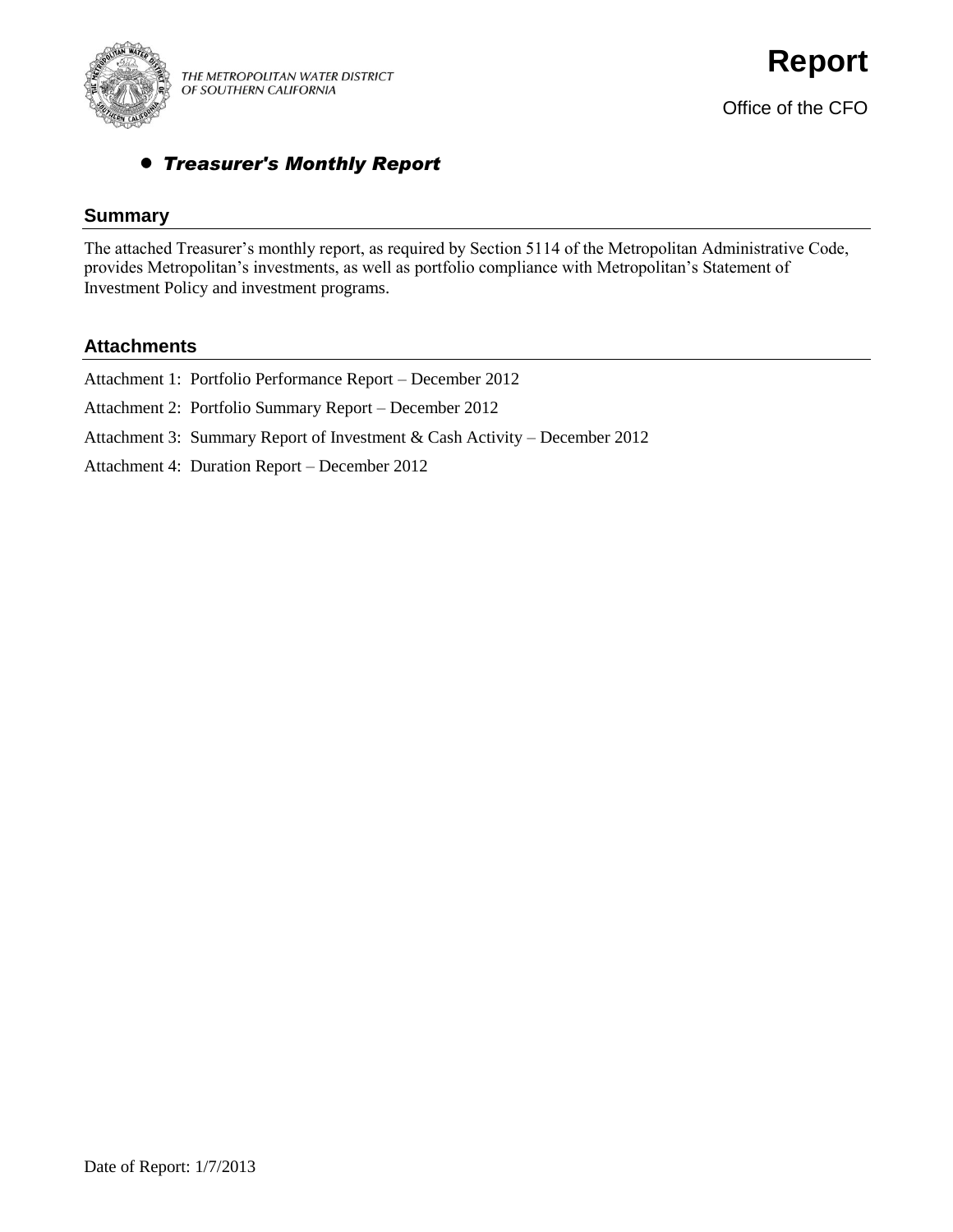

| Date:        | January 7, 2013                                                |
|--------------|----------------------------------------------------------------|
| To:          | Finance and Insurance Committee                                |
| <b>From:</b> | Gary Breaux, Assistant General Manager/Chief Financial Officer |
| Subject:     | Treasurer's Monthly Report December 2012                       |

This letter transmits a summary report of investments, cash balances and performance report with total return, and duration comparisons for the end of the current month. A detailed report of investments is filed each month with the Executive Secretary. These reports are required by Section 5114 of the MWD Administrative Code. All of the investments comply with Chapter 5101 of the MWD Administrative Code and the Investment Policy dated June 12, 2012. Metropolitan has sufficient liquidity to pay for the next six months of expenditures.

As of December 31, 2012, Metropolitan posted collateral totaling \$22.864 million pursuant to various swap agreements. \$21.006 million and \$1.858 million in federal agencies were posted with Morgan Stanley and JP Morgan Chase, respectively.

 $\gamma$ 

Gary Breaux

GB-mt

s:\treasure\2012 mo end reports\12-2012 mo end reports\monthlyletter Dec2012.docx

Attachments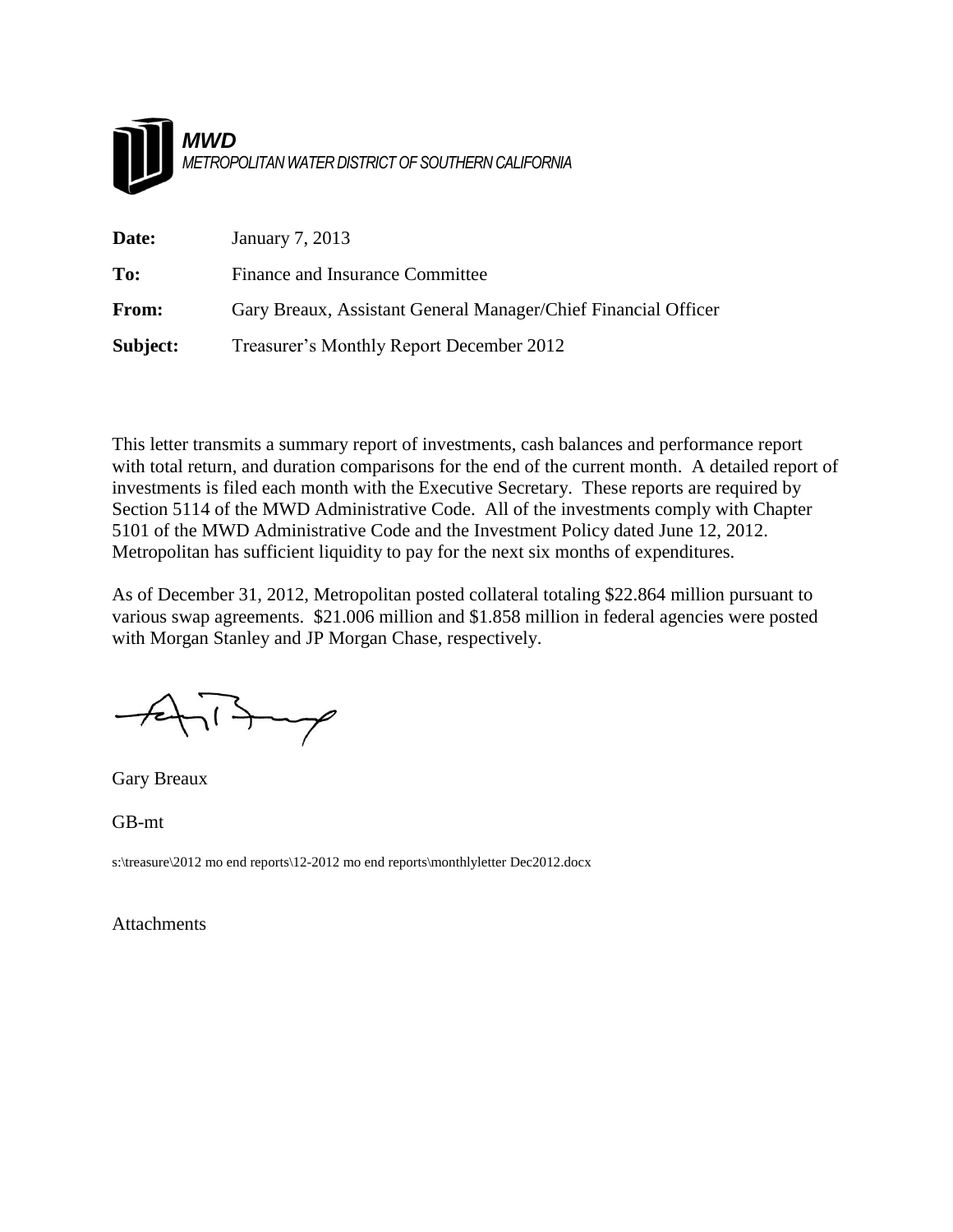### Attachment 1 **Portfolio Performance Report December 31, 2012 The Metropolitan Water District of Southern California (MWD)**

|                         |     |                   |            |           |            |                       |             | Annualized            |                    | <b>Annualized Return</b> |  |
|-------------------------|-----|-------------------|------------|-----------|------------|-----------------------|-------------|-----------------------|--------------------|--------------------------|--|
|                         |     | Market Value      | Duration   |           |            | <b>Monthly Return</b> |             | <b>Monthly Return</b> | *Inception-to-Date |                          |  |
|                         |     | (\$ in Thousands) | <b>MWD</b> | Benchmark | <b>MWD</b> | Benchmark             | <b>MWD</b>  | Benchmark             | <b>MWD</b>         | Benchmark                |  |
| Short-Term              | (1) | \$<br>801,753     | 0.19       | 0.24      | 0.014%     | 0.015%                | 0.17%       | 0.18%                 | 2.44%              | 1.78%                    |  |
| Long-Term               | (2) | 327,765           | 2.65       | 2.69      | $(0.11\%)$ | $(0.02\%)$            | $(1.29\%)$  | $(0.22\%)$            | 4.49%              | 3.90%                    |  |
| <b>Total Core Funds</b> |     | \$<br>1,129,518   |            |           |            |                       |             |                       |                    |                          |  |
| Other Funds             | (3) | 132,453           | 7.28       |           | $(0.90\%)$ |                       | $(10.32\%)$ |                       | 9.14%              |                          |  |
| Total                   |     | 1,261,971         |            |           |            |                       |             |                       |                    |                          |  |

(1) The Short-Term Portfolio Benchmark is the Bank of America Merrill Lynch, Three Month Treasury Bill Index.

(2) The Long-Term Portfolio Benchmark is the Bank of America Merrill Lynch, Corporate and Government, 1 to 5 years, A Rated and Higher Index. (3) Debt Service Reserve Funds and Lake Mathews Trust.

\* Inception Date 5/01/2002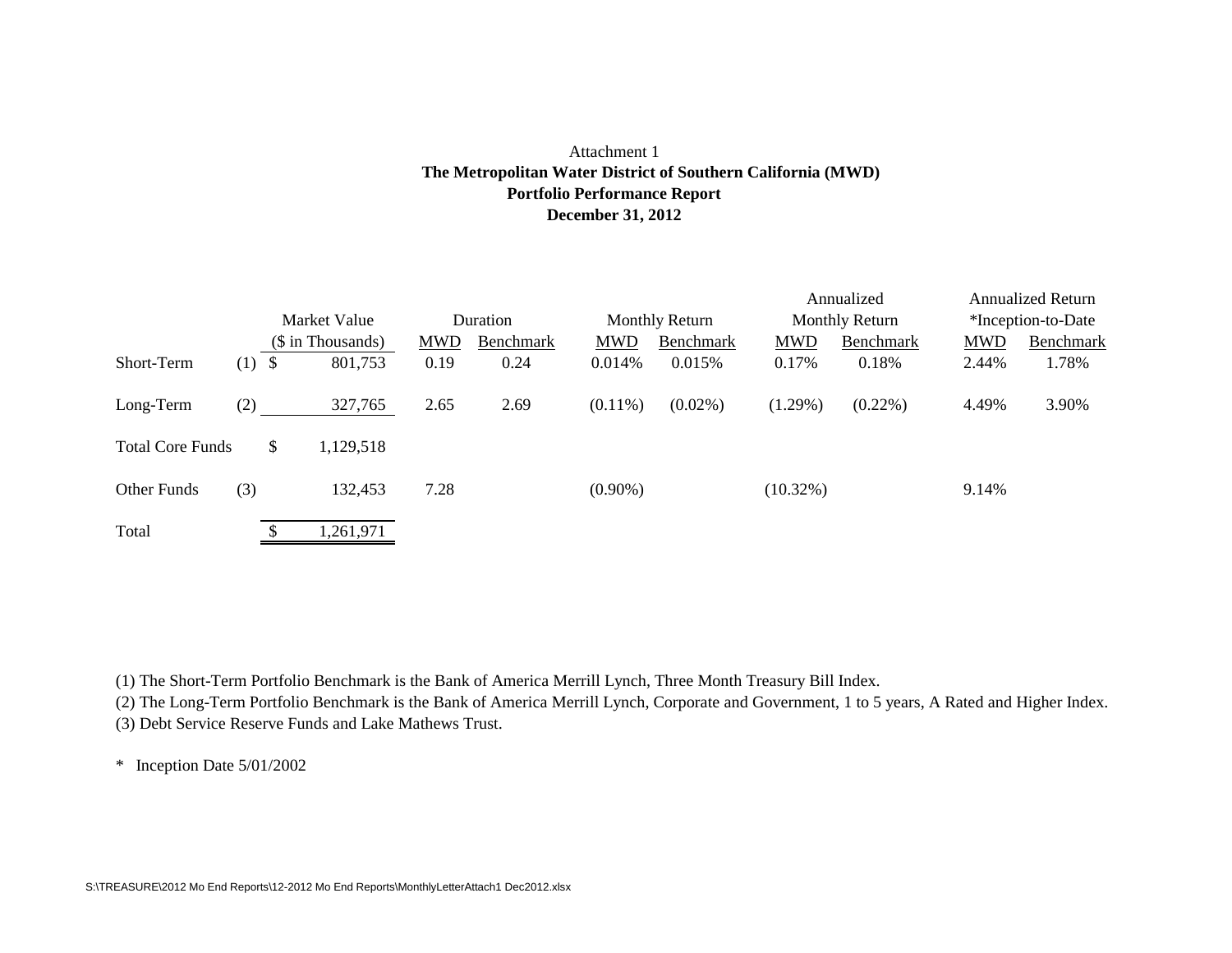### **Portfolio Summary Report December 31, 2012** Attachment 2

(\$ in Thousands)

| <b>Securities</b>                                 |       | <b>Credit</b><br><b>Quality</b> |      | <b>Market</b><br><b>Value</b> |        | <b>Book</b><br><b>Value</b> | Percent of<br><b>Portfolio</b><br><b>Market Value</b> | <b>Investment</b><br><b>Policy</b><br><b>Limits</b> |
|---------------------------------------------------|-------|---------------------------------|------|-------------------------------|--------|-----------------------------|-------------------------------------------------------|-----------------------------------------------------|
| <b>United States Treasuries</b>                   | (1,2) | "AAA"                           | $\$$ | 212,302                       | $\$\,$ | 202,191                     | 16.82%                                                | 100%                                                |
| Gov't National Mtge Assoc.                        | (1)   | "AAA"                           |      | 12                            |        | 10                          | $0.00\%$                                              | 100%                                                |
| <b>Federal Agencies</b>                           | (2,3) | "AAA"                           |      | 458,009                       |        | 455,119                     | 36.29%                                                | 100%                                                |
| <b>Repurchase Agreements</b>                      | (4)   | "AAA"                           |      |                               |        |                             | 0.00%                                                 | 50%                                                 |
| <b>Bankers' Acceptances</b>                       |       | "F1 or higher"                  |      |                               |        |                             | 0.00%                                                 | 40%                                                 |
| <b>Commercial Paper</b>                           |       | "A1/P1 or higher"               |      | 217,190                       |        | 217,199                     | 17.21%                                                | 25%                                                 |
| <b>Negotiable Certificates of Deposit</b>         |       | "F1 or higher"                  |      | 72,800                        |        | 72,800                      | 5.77%                                                 | 30%                                                 |
| <b>Time Deposits</b>                              |       | "F1 or better"                  |      |                               |        |                             | 0.00%                                                 | N/A                                                 |
| <b>Shares of Beneficial Interest</b>              |       | "AAA"                           |      | 490                           |        | 490                         | 0.04%                                                 | 20%                                                 |
| California Local Agency<br><b>Investment Fund</b> |       |                                 |      | 50,000                        |        | 50,000                      | 3.96%                                                 | N/A                                                 |
| <b>Medium Term Notes</b>                          |       | "A or higher"                   |      | 93,348                        |        | 91,913                      | 7.40%                                                 | 30%                                                 |
| Asset & Mortgage-Backed Securities                |       | "AAA"                           |      | 64,240                        |        | 63,668                      | 5.09%                                                 | 20%                                                 |
| Municipals                                        | (5)   | "A or higher"                   |      | 93,580                        |        | 88,119                      | 7.42%                                                 | 30%                                                 |
| <b>Total Portfolio</b>                            |       |                                 | \$   | 1,261,971                     | \$     | 1,241,509                   | 100.00%                                               |                                                     |

**(1)** Securities have an explicit United States Government guarantee.

**(2)** United States Treasuries and Federal Agencies are rated 'AAA' by two nationally recognized rating agencies and 'AA+' by one nationally recognized rating agency.

**(3)** As of December 31, 2012, Metropolitan posted collateral totaling \$22.864 million pursuant to various swap agreements. \$21.006 million and \$1.858 million in federal agencies were posted with Morgan Stanley and JP Morgan Chase, respectively.

**(4)** Repurchase agreements can only be executed with primary dealers and collateral consists of Treasuries and/or Federal Agencies with maturities under 5 years.

**(5)** \$31.796 million (market value) of the municipal bond portfolio was rated AAA.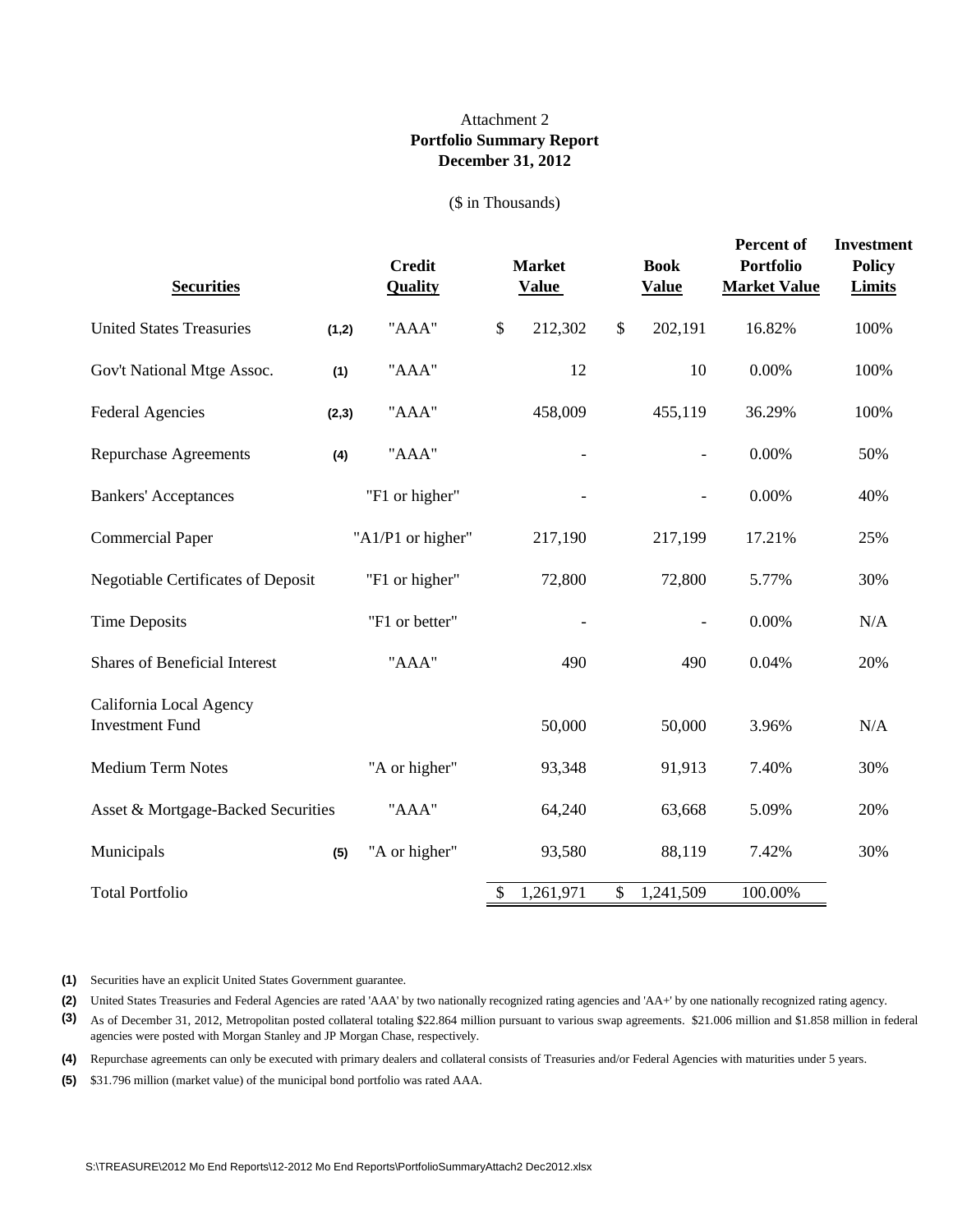#### Attachment 3 **Summary Report of Investment & Cash Activity December 31, 2012**

#### (Shown at Book Value and \$ in Thousands)

|                                                   |    | <b>Beginning</b><br><b>Balance</b> | <b>Purchases</b> |               | <b>Sales</b> | <b>Maturities</b>    |      | <b>Ending</b><br><b>Balance</b> |
|---------------------------------------------------|----|------------------------------------|------------------|---------------|--------------|----------------------|------|---------------------------------|
| <b>United States Treasuries</b>                   | \$ | 213,678                            | \$<br>16,375     | $\mathsf{\$}$ | 7,262        | \$<br>20,600         | $\$$ | 202,191                         |
| Gov't National Mtge Assoc.                        |    | 10                                 |                  |               |              |                      |      | 10                              |
| <b>Federal Agencies</b><br>(1)                    |    | 399,093                            | 218,489          |               | 152,447      | 10,016               |      | 455,119                         |
| <b>Repurchase Agreements</b>                      |    |                                    |                  |               |              |                      |      |                                 |
| <b>Bankers' Acceptances</b>                       |    |                                    |                  |               |              |                      |      |                                 |
| <b>Commercial Paper</b>                           |    | 164,574                            | 590,880          |               |              | 538,255              |      | 217,199                         |
| <b>Negotiable Certificates</b><br>of Deposit      |    | 59,350                             | 40,000           |               |              | 26,550               |      | 72,800                          |
| <b>Time Deposits</b>                              |    |                                    |                  |               |              |                      |      |                                 |
| Shares of Beneficial<br>Interest                  |    | 616                                | 1,484            |               | 1,610        |                      |      | 490                             |
| California Local Agency<br><b>Investment Fund</b> |    | 50,000                             | 2,245            |               | 2,245        |                      |      | 50,000                          |
| Medium Term Notes                                 |    | 78,296                             | 28,973           |               | 2,436        | 12,920               |      | 91,913                          |
| Asset & Mortgage-Backed<br>Securities             |    | 62,439                             | 4,680            |               | 3,451        |                      |      | 63,668                          |
| Municipals                                        |    | 93,887                             | 10,111           |               | 15,879       |                      |      | 88,119                          |
| <b>Subtotals</b>                                  | \$ | 1,121,943                          | \$<br>913,237    | \$            | 185,330      | \$<br>608,341        | \$   | 1,241,509                       |
| Cash                                              |    | Beginning<br>Balance               | Deposits         |               |              | Withdrawals          |      | Ending<br><b>Balance</b>        |
| <b>Demand Accounts</b>                            | \$ | 166                                | 533              |               |              |                      |      | 699                             |
| Petty Cash & Payroll                              |    | 15                                 |                  |               |              |                      |      | 15                              |
| Overnight Investment                              |    |                                    |                  |               |              |                      |      |                                 |
| <b>Subtotals</b>                                  | \$ | 181                                | \$<br>533        | \$            | ä,           | \$<br>$\blacksquare$ | \$   | 714                             |
| <b>Total</b>                                      | \$ | $1,122,124$ \$                     | 913,770          | \$            | 185,330      | \$<br>608,341        | \$   | 1,242,223                       |

(1) As of December 31, 2012, Metropolitan posted collateral totaling \$22.864 million pursuant to various swap agreements. \$21.006 million and \$1.858 million in federal agencies were posted with Morgan Stanley and JP Morgan Chase, respectively.